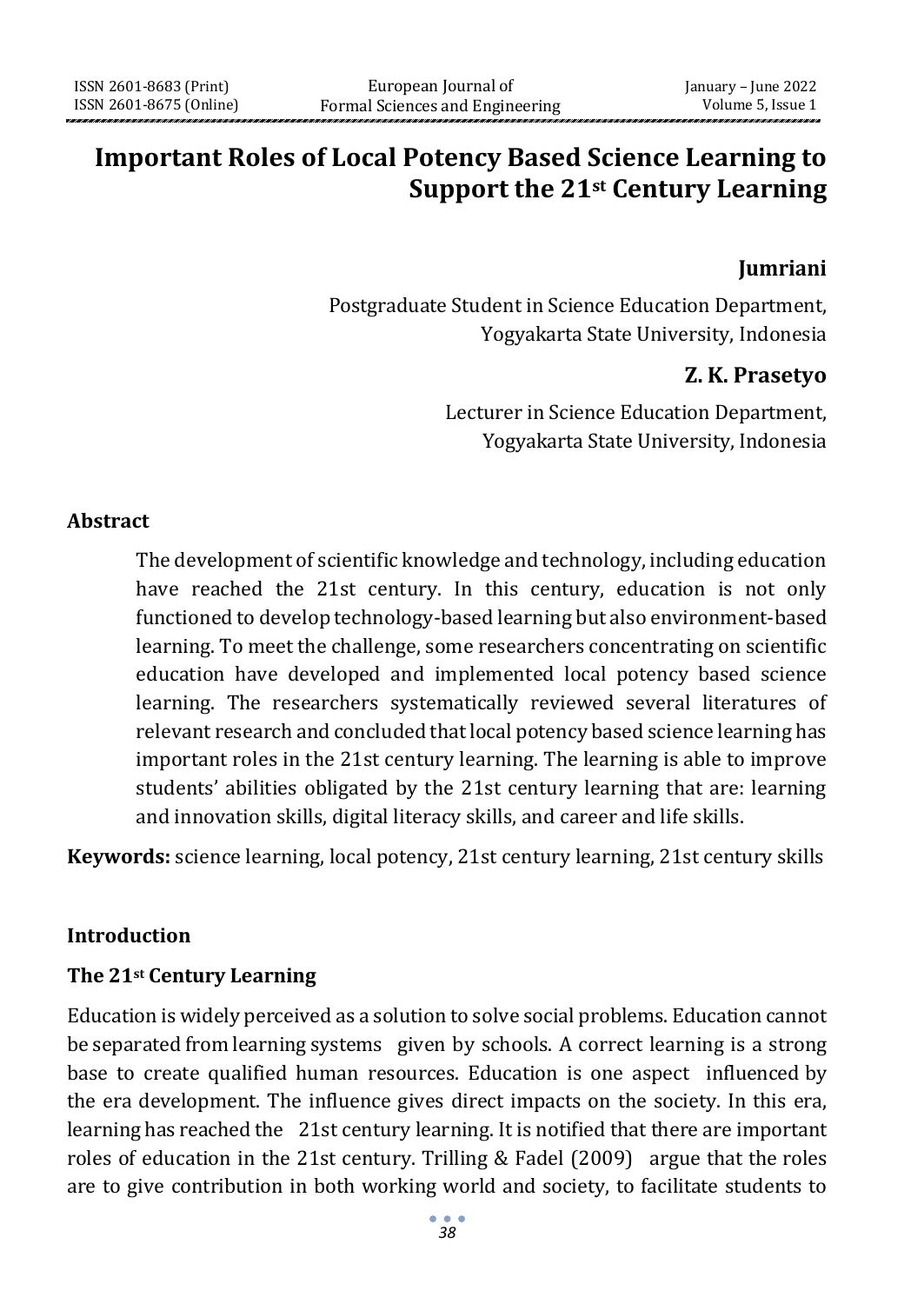enhance their skills, to fulfill societal responsibility, and to preserve social cultures and values.

## **Picture 1 The framework of 21st Learning**



The 21st century learning is not merely about teachers transforming knowledge to students but also guiding them to optimize their knowledge and skills. This optimization is expected to make them become globally competitive and able to solve any social problems. In his book titled  $21^{st}$  Century Skills, Kay (2010) conveys the framework of 21st century learning that is:

Based on the framework, there are main subjects and themes of 21st century learning that are art, economics, science, geography, history, government and civics, mathematics, art, world language, English, reading and language arts. There are three skills becoming the focus of 21st century learning: information, media, and technology skills, learning and innovation skills, and life and career skills (Alismail & Mcguire, 2015) Furthermore, Saavedra & Opfer (2015) explain that students have to master seven skills in order to be able to survive and compete with others in the 21 $st$ century. Those seven skills are:

- Critical thinking and problem solving
- Collaboration and leadership
- Flexibility and adaptability
- Entrepreneur and initiation
- Written or oral communication
- Information accessibility
- High curiosity and imagination

## **Science Learning**

Learning is an interaction process between students and teachers as well as an interaction process between students and all supportive learning sources to achieve desirable results (Abdullah, 2012). A scientific investigation occurs during a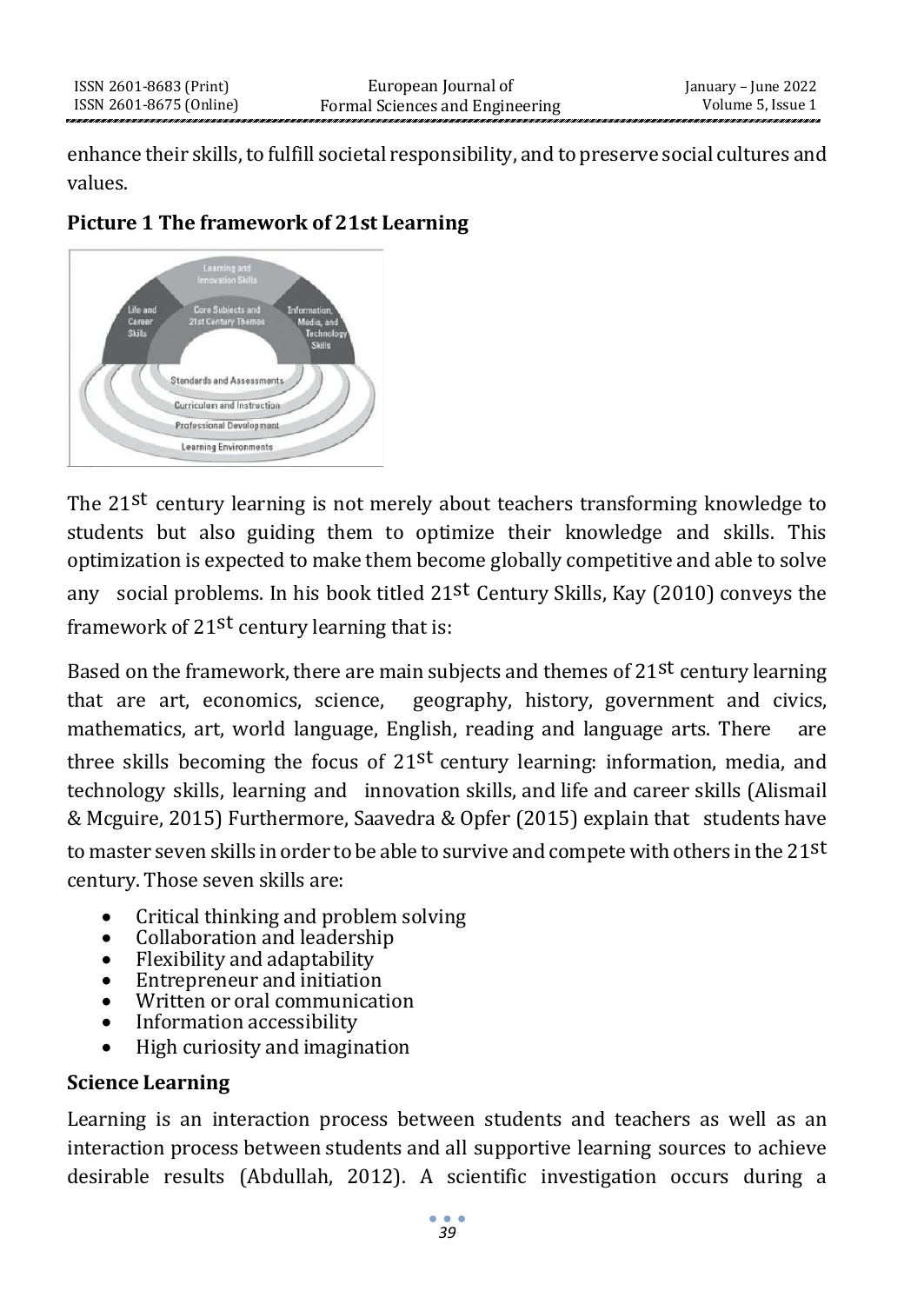learning process. Hempel (2004) divides the branches of this scientific investigation into two big groups: empirical and non-empirical science. One of key learning or theme of 21<sup>st</sup> century learning is science, a branch of scientific knowledge whose role is to advance both scientific knowledge itself and technology.

Mohan (2007) explains that there are three essences of science learning: a body of knowledge, a way of investigation, and a way of thinking in pursuit of an understanding of nature. Yager & McCormack (1992) regard five domains of science as an expansion, development, and deepening of three domains of Bloom's taxonomy. Those five domains are knowledge/concept domain, process of science domain, creativity domain, attitude domain, and application and connection domain.

## **Local Potency Based Science Learning**

To improve the qualities of education and human resources, education in Indonesia should maintain social contacts and kinship and encourage cooperation and awareness of social, cultural, ethic, and moral values. Hence, employing technology in education has to be in accordance with educational necessities of Indonesia. One learning method suitable to be implemented in scientific learning is local-potencybased science learning.

Parmin, Sajidan, Ashadi, & Sutikno (2015) argue that local potencies are uniqueness owned by a certain area. Physical environment such as variations of floras and faunas as well as sociocultural aspects such as utilization of simple technology are two examples of local potencies. National Education Standardization Energy (2006) defines local-and-global-potency-based education as an education utilizing local potencies and demands of global competitiveness in aspects of economy, culture, language, information-technology, communication, ecology, etc.

(Alismail & Mcguire, 2015) explain that local-potency-based learning is one approach of science learning. Science enables students to study natural phenomena without losing any faith to God so that students are aware of obligation to maintain a good relationship with God, human, and environment (Dewi, Kristiantari, Negara, & Oka, 2014). local potency based science learning can improve students' scientific skills because the learning is implemented through processes of observation, discussion, presentation, and practices (Atmojo, 2015).

## **Important Roles of Local Potency Based Science Learning**

To observe significant roles of local potency based science learning to support the 21st century learning, the researchers systematically reviewed literatures of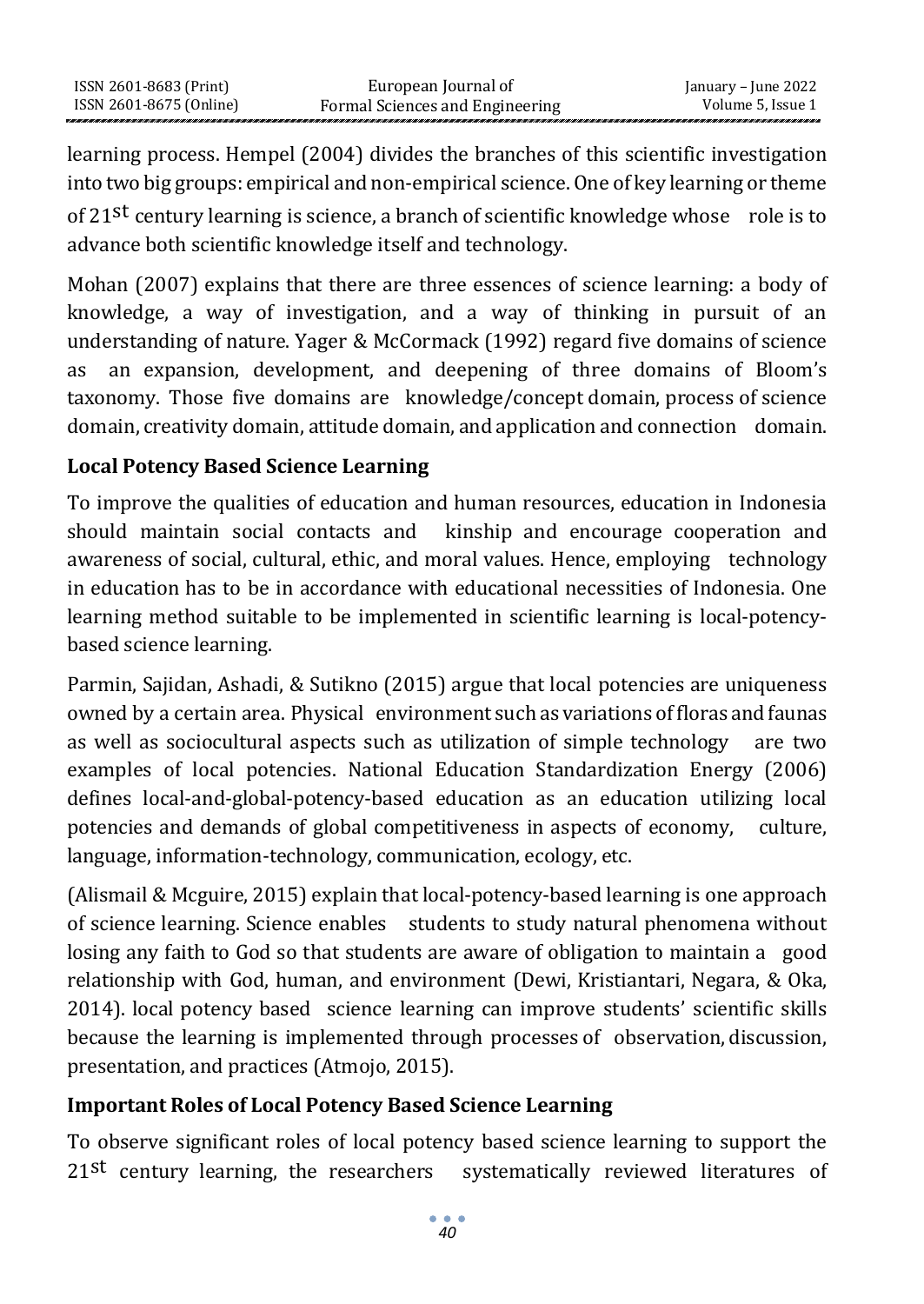various journals related to local potency based or local wisdom based science learning. The results are presented in Table 1.

| No               | Researcher<br><b>Research Title</b>                                                                                                                                                                                      | and Research<br>Purposes                                                                                                                                                                                                                                              | Research Variable                                                          |                                                 | Research<br>Method                   | <b>Result of Research</b>                                                                                                                                                                                                                                                                                                                                                                                                                                                                                                                                                                                                                                                         |
|------------------|--------------------------------------------------------------------------------------------------------------------------------------------------------------------------------------------------------------------------|-----------------------------------------------------------------------------------------------------------------------------------------------------------------------------------------------------------------------------------------------------------------------|----------------------------------------------------------------------------|-------------------------------------------------|--------------------------------------|-----------------------------------------------------------------------------------------------------------------------------------------------------------------------------------------------------------------------------------------------------------------------------------------------------------------------------------------------------------------------------------------------------------------------------------------------------------------------------------------------------------------------------------------------------------------------------------------------------------------------------------------------------------------------------------|
|                  |                                                                                                                                                                                                                          |                                                                                                                                                                                                                                                                       | Dependent                                                                  | Independent                                     |                                      |                                                                                                                                                                                                                                                                                                                                                                                                                                                                                                                                                                                                                                                                                   |
| $\overline{1}$ . | Suastra (2010)<br>'Local Wisdom<br>Based<br>Science Learning or student in the<br>Model to Develop science learning<br>Science Basic<br>Competence and school student<br>Local Wisdom<br>Value in Junior<br>High School" | The aim of this<br>research is doing<br>need assesment<br>at junior high<br>and will be<br>reference to<br>design<br>local wisdom<br>based science<br>learning model to<br>develop science<br>basic competence<br>and local wisdom<br>value in junior<br>high school. | science basic<br>competence Local<br>wisdom value in<br>junior high school | local wisdom<br>based science<br>learning model | Research and<br>Development<br>(R&D) | In the class VII and VIII<br>there are 11 standard<br>competence can<br>develop in the local<br>wisdom based science<br>learning model<br>The suitable method is<br>used for local culture-<br>based science learning<br>is an investigation /<br>experiment, field<br>observation, and<br>discussion.<br>A suitable learning<br>resource to support<br>science learning is the<br>natural environment and<br>socio-cultural.<br>textbooks, audio-visual,<br>and internet<br>Design Appropriate<br>learning developed<br>includes steps: initial<br>activity, investigation<br>from various<br>perspectives<br>(exploration),<br>elaboration.<br>confirmation, end<br>activities. |
| $\overline{2}$ . | Mungmachon<br>(2012)<br>'Knowledge and<br>Local Wisdom:<br>Community<br>Treasure"                                                                                                                                        | The aim of this<br>research is<br>identification<br>environmental<br>problem and<br>social community<br>and to known the<br>role of knowledge<br>and local wisdom<br>to overcome this<br>problem                                                                      | Knowledge Local<br>wisdom                                                  | Social and<br>environmental<br>problems         | Study case                           | Globalization era gives<br>negative effect in<br>community. The<br>findings show many<br>environmental and<br>social problems. In an<br>effort to overcome this<br>problem, various<br>communities began to<br>restore local wisdom<br>and traditional<br>knowledge remaining,<br>and integrate it with new<br>knowledge                                                                                                                                                                                                                                                                                                                                                          |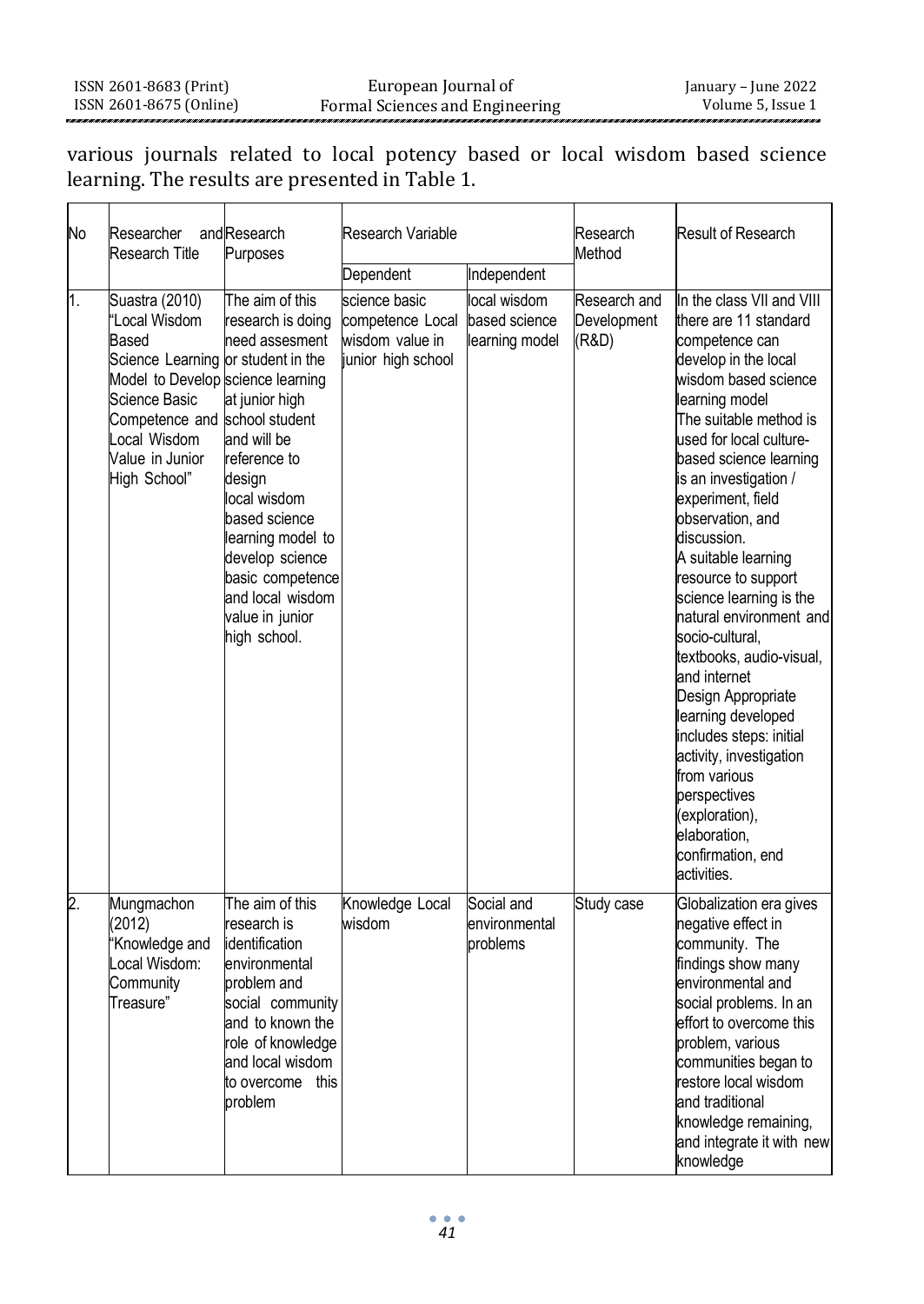ISSN 2601-8683 (Print) ISSN 2601-8675 (Online)

#### European Journal of Formal Sciences and Engineering

| No | Researcher<br>Research Title                                                                                                                                                                                                                                                                                   | andResearch<br>Purnoses                                                                                                                                                                                                                                                                                                                                       | Research Variable                                                              |                                                        | Research<br>Method | Result of Research                                                                                                                                                                                                                                                                                                                                                                                                                                                                                                                                                                                                                                                                                                                                                                                                                                                                                                                                                                                                                                                                                                                 |
|----|----------------------------------------------------------------------------------------------------------------------------------------------------------------------------------------------------------------------------------------------------------------------------------------------------------------|---------------------------------------------------------------------------------------------------------------------------------------------------------------------------------------------------------------------------------------------------------------------------------------------------------------------------------------------------------------|--------------------------------------------------------------------------------|--------------------------------------------------------|--------------------|------------------------------------------------------------------------------------------------------------------------------------------------------------------------------------------------------------------------------------------------------------------------------------------------------------------------------------------------------------------------------------------------------------------------------------------------------------------------------------------------------------------------------------------------------------------------------------------------------------------------------------------------------------------------------------------------------------------------------------------------------------------------------------------------------------------------------------------------------------------------------------------------------------------------------------------------------------------------------------------------------------------------------------------------------------------------------------------------------------------------------------|
|    |                                                                                                                                                                                                                                                                                                                |                                                                                                                                                                                                                                                                                                                                                               |                                                                                |                                                        |                    |                                                                                                                                                                                                                                                                                                                                                                                                                                                                                                                                                                                                                                                                                                                                                                                                                                                                                                                                                                                                                                                                                                                                    |
|    | Santoso, Sajidan The aim of this<br>& Sudarisman,<br>(2013)<br>Implementa-tion effect of Science<br>Science<br>Technology<br>Society Model<br>Through Field<br><b>Experiments and</b><br>Laboratories<br>Methods<br>Reviewed By<br>Attitude of<br>Environmental<br>Care and<br>Student's Verbal<br>Creativity" | research is<br>determining the<br>Technology<br>Society learning<br>model through<br>field experiments<br>and laboratories<br>methods.<br>between students<br>who have an<br>attitude of<br>environmental<br>care and verbal<br>creativity in high<br>and low<br>categories of<br>students' biology<br>learning<br>achievements,<br>and their<br>interactions | Dependent<br>Environmen-tal<br>care attitude<br>Student's verbal<br>creativity | Independent<br>Science<br>technology<br>society models | True               | There are influence field<br>experiment experiments and<br>laboratories methods<br>toward cognitive learning<br>achievement, affective and<br>psychomotor student There<br>are influence attitude of<br>environmental care toward<br>cognitive learning<br>achievement, affective and<br>psychomotor student There<br>are influence verbal<br>creativity toward cognitive<br>learning achievement,<br>affective and psychomotor<br>student<br>There are interaction<br>between method and<br>attitude of environmental<br>care toward cognitive<br>learning achievement,<br>affective and psychomotor<br>student There is no<br>interaction between method<br>and creativity toward<br>cognitive learning<br>achievement, affective and<br>psychomotor student<br>There are interaction<br>between attitude of<br>enviroenmetal care and<br>verbal creativity toward<br>cognitive learning<br>achievement, affective and<br>psychomotor There is no<br>interaction between<br>method, attitude of<br>enviroenmetal care and<br>verbal creativity toward<br>cognitive learning<br>achievement, affective and<br>psychomotor student |
| 4. |                                                                                                                                                                                                                                                                                                                | Khusniati, (2014) The aim of this conservation<br>research is                                                                                                                                                                                                                                                                                                 | character of                                                                   | science learningLiterature<br>model                    | Review             | science-based<br>learning<br>model local wisdom can                                                                                                                                                                                                                                                                                                                                                                                                                                                                                                                                                                                                                                                                                                                                                                                                                                                                                                                                                                                                                                                                                |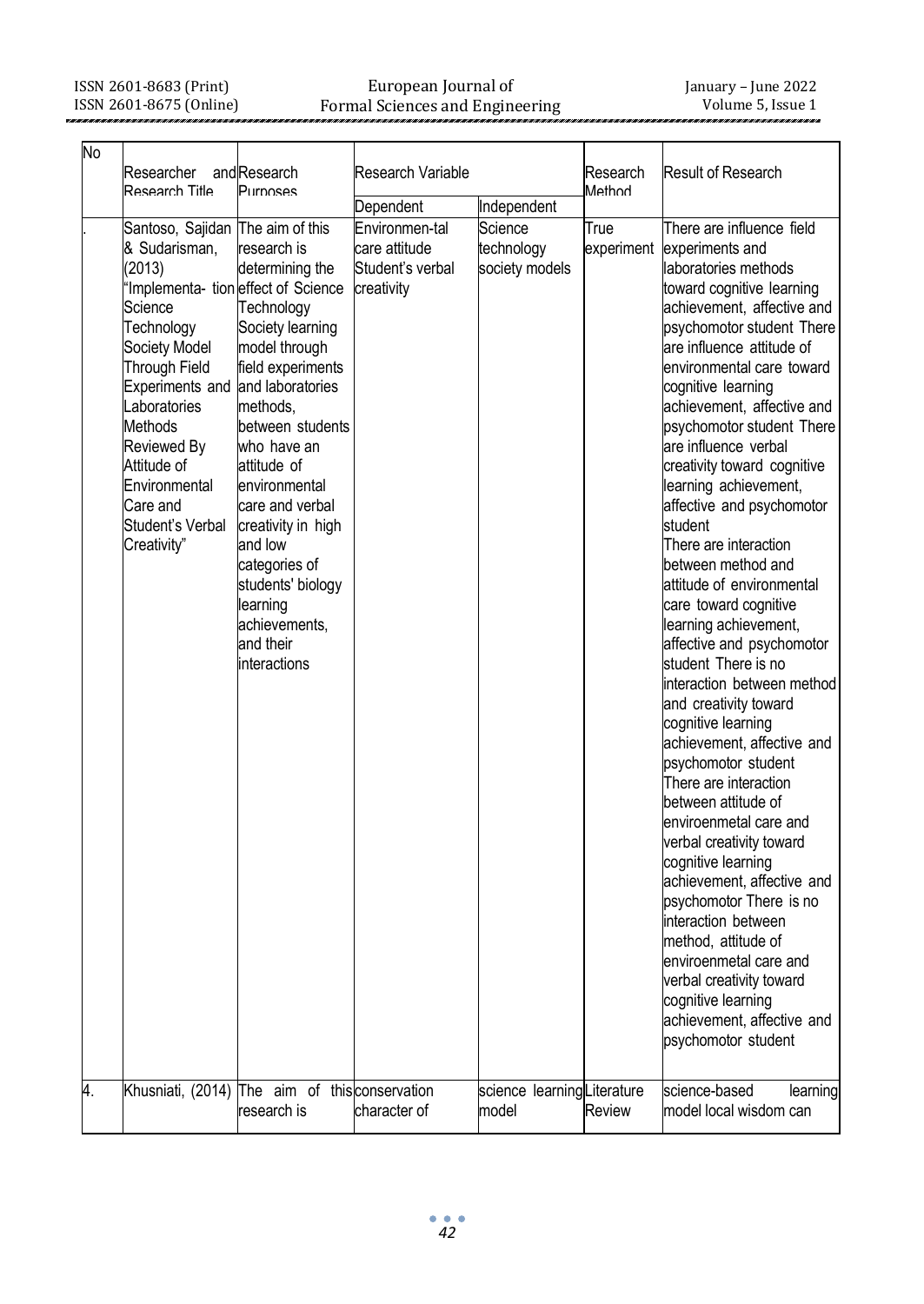| No | Researcher and<br>Research Title                                                                                                                                                                                | Research Purposes<br>Research Variable                                                                                                                                                                                                                                                                                |                                                                               |                                                                                              | Research Method                                     | Result of Research                                                                                                                                                                                                                                                                                                                                                                                                                                                                |
|----|-----------------------------------------------------------------------------------------------------------------------------------------------------------------------------------------------------------------|-----------------------------------------------------------------------------------------------------------------------------------------------------------------------------------------------------------------------------------------------------------------------------------------------------------------------|-------------------------------------------------------------------------------|----------------------------------------------------------------------------------------------|-----------------------------------------------------|-----------------------------------------------------------------------------------------------------------------------------------------------------------------------------------------------------------------------------------------------------------------------------------------------------------------------------------------------------------------------------------------------------------------------------------------------------------------------------------|
|    |                                                                                                                                                                                                                 |                                                                                                                                                                                                                                                                                                                       | Dependent                                                                     | Independent                                                                                  |                                                     |                                                                                                                                                                                                                                                                                                                                                                                                                                                                                   |
|    | Science Learning<br>Model Based on<br>ocal Wisdom In<br>Growing Character<br>of Conservation"                                                                                                                   | identification role of<br>science learning<br>model based on local<br>wisdom in growing<br>conservation character<br>of student                                                                                                                                                                                       | student                                                                       | based on local<br>wisdom                                                                     |                                                     | be utilized to deepen the<br>concept of science so as to<br>foster the conservation<br>character of student                                                                                                                                                                                                                                                                                                                                                                       |
| 5. | Atmojo (2015)<br>"Learning Which<br>Oriented On Local<br>Wisdom To Grow<br>a Positive<br>Appreciation of<br>Batik Jumputan<br>(Ikat Celup<br>Method)"                                                           | The aim of this<br>research is to identify<br>science materials in<br>the batik jumputan<br>process as a local<br>culture. With knowing<br>By knowing the<br>existence of element<br>of science in batik<br>jumputan, expected to<br>grow positive<br>appreciation to batik<br>jumputan as local<br>cultural heritage | Science process<br>skills Appreciation                                        | Learning which<br>oriented on local<br>wisdom of batik<br>jumputan<br>(ikat celup<br>method) | Experiment                                          | There are enhancement<br>appreciation after and<br>before learning of making<br>batik jumputan process with<br>the criteria 0,70 g (High<br>criterion) Average score of<br>science process skills in<br>the making batik jumputan<br>process<br>is 60% KPS 80% (High<br>category).                                                                                                                                                                                                |
| 6. | Setiawan &<br>Wilujeng (2016)<br>'The Development<br>of Scientific-<br>Approach-Based<br>Learning<br>Instruments<br>Integrated With Red feasible to improve<br>Onion Farming<br>Potency In Brebes<br>Indonesia" | The aim of this<br>research is<br>develoment of<br>scientific- approach-<br>based learning tool<br>integrated with red<br>onion farming potency<br>science process<br>skills and cognitive<br>learning outcomes<br>students                                                                                           | <b>Science process</b><br>skills Cognitive<br>learning outcomes learning tool | Scientific-<br>approach-based<br>integrated with red<br>onion farming<br>potency             | Research and<br>Development<br>(R&D)                | Realization of scientific-<br>approach-based learning<br>tool integrated with red<br>onion farming potency<br>feasible to improve science<br>process skills and<br>cognitive learning<br>outcomes students<br>This learning tool effective<br>to improve<br>science process skills<br>with gained scores is 0,54<br>(medium category)<br>This learning tool effective<br>to improve<br>cognitive learning<br>outcomes students with<br>gained scores is 0,50<br>(medium category) |
| 7. | Sya'ban & WilujengThe<br>оf<br>Essence<br>Energy SSP Basedwisdom to<br>Improve<br>Science and                                                                                                                   | of<br>aim<br>2016) "Developing research is developing Environmental care pedagogy<br>and of SSP based on local<br>improve<br>on Local Wisdom to literacy science and<br>Literacylenvironmental care of<br>students                                                                                                    | this Science                                                                  | literacy Science<br>based<br>on<br>wisdom                                                    | spesificResearch<br>(SSP)Development<br>local (R&D) | and Realization of SSP based<br>on local wisdom to Improve<br>literacy<br>science<br>and<br>Of<br>environmental<br>care<br>students of MTs"<br>with<br>category "very good" Based<br>on Hotelling's T2<br>test<br>conclused SSP                                                                                                                                                                                                                                                   |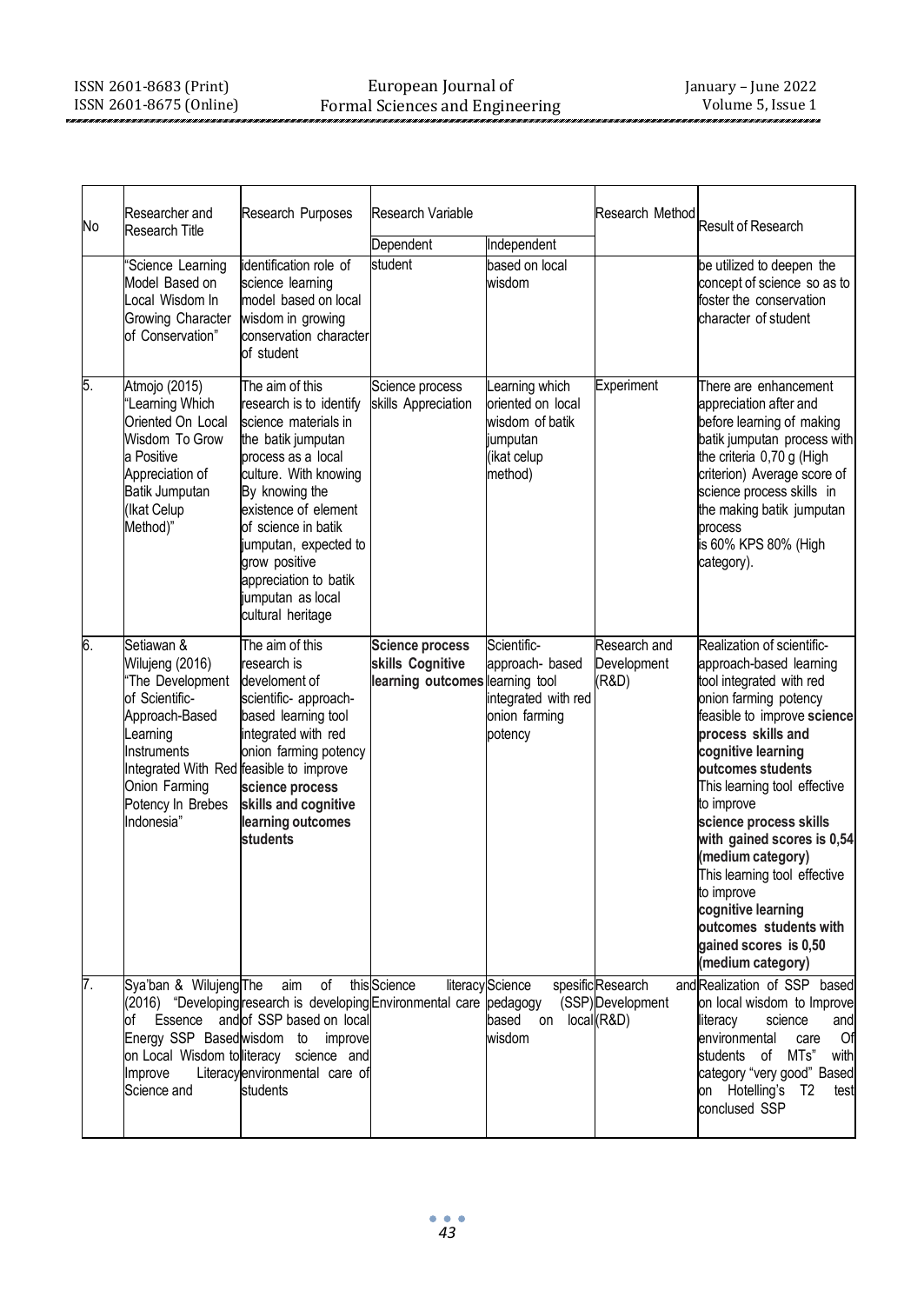#### European Journal of Formal Sciences and Engineering

| No | Researcher<br><b>Research Title</b>                                                                                                                                                                                                 | and Research Purposes Research Variable                                                                                                                                                                                                                                                                                                                                                                                                                            |                                                       |                                                                   | Research Method                                 | Result of Research                                                                                                                                                                                                                                                                                                                                                                                                                                                                                          |
|----|-------------------------------------------------------------------------------------------------------------------------------------------------------------------------------------------------------------------------------------|--------------------------------------------------------------------------------------------------------------------------------------------------------------------------------------------------------------------------------------------------------------------------------------------------------------------------------------------------------------------------------------------------------------------------------------------------------------------|-------------------------------------------------------|-------------------------------------------------------------------|-------------------------------------------------|-------------------------------------------------------------------------------------------------------------------------------------------------------------------------------------------------------------------------------------------------------------------------------------------------------------------------------------------------------------------------------------------------------------------------------------------------------------------------------------------------------------|
|    |                                                                                                                                                                                                                                     |                                                                                                                                                                                                                                                                                                                                                                                                                                                                    | Dependent                                             | Independent                                                       |                                                 |                                                                                                                                                                                                                                                                                                                                                                                                                                                                                                             |
|    | <b>Environmental Carelof MTs"</b><br>Of Students of MTs'                                                                                                                                                                            |                                                                                                                                                                                                                                                                                                                                                                                                                                                                    |                                                       |                                                                   |                                                 | based<br>on local wisdom<br>effective to improve literacy<br>science and environmental<br>care of students of MTs"<br>with the significance value<br>is $0,000 < 0,05$                                                                                                                                                                                                                                                                                                                                      |
| 8. | Setiawan,<br>Innatesari,<br>Sabtiawan<br>Sudarmin<br>Based<br>Science Module Tolimprove<br>Improve<br>Literation<br>οf<br>Students"                                                                                                 | of<br>The<br>aim<br>research<br>is<br>& development natural<br>(2017) science<br>module<br>'The Development based local wisdom<br>of Local Wisdom-with the theme is<br>Natural "kelud eruption"<br>to<br>science<br>Scienceliteracy student                                                                                                                                                                                                                        | this Science literacy                                 | Local<br>based<br>science module                                  | wisdom-Research<br>natural Development<br>(R&D) | and Natural<br>science<br>module<br>wisdom<br>based<br>local<br>effective to improve science<br>literacy student with the<br>validation result are:<br>components of material<br>feasibility is 87, 5% (very<br>(doop<br>components<br>οf<br>presentation feasibility is<br>91,7%<br>qood)<br>(very<br>components of language is<br>9%<br>(very<br>qood)<br>88.<br>components<br>οf<br>local<br>wisdom is 87, 5% (very<br>good)<br>components of<br>science<br>literacy feasibility is 88,9%<br>(very good) |
| 9. | Dwiyanto, Wilujeng, The<br>Prasetyo<br>Suryadarma (2017) Developing<br>Development<br>Science<br><b>Domain</b> science<br>Based<br><b>Which</b><br>Tool<br>Integrated<br>Local Wisdom to material<br>Improve<br>Scientific Attitude | aim<br>of<br>& research<br>of<br>ofLearning tool based<br>domain<br>Learning integrated with local<br>iswisdom<br>especially<br>with for science learning<br>"Obiect<br>Science Change Around Us"<br>Process Skill and for students grade<br>VII of Junior High<br>School<br>Measuring<br>effectiveness<br>the<br>learning tool based<br>science<br>domain<br>integrated with local<br>wisdom to improve<br>science process skill<br>and<br>scientific<br>attitude | this Science process skill<br>is: Scientific attitude | Learning<br>based<br>domain integrated (R&D)<br>with local wisdom | tool Research<br>science Development            | and Realization of learning tool<br>based<br>science<br>domain<br>integrated<br>with<br>local<br>wisdom feasible for science<br>learning material "Object<br>Change Around Us" for<br>students grade VII of Junior<br>High School Learning tool<br>based<br>science<br>domain<br>integrated<br>with<br>local<br>wisdom effective to improve<br>science process skill and<br>scientific<br>attitude<br>οf<br>students grade VII of Junior<br>High School.                                                    |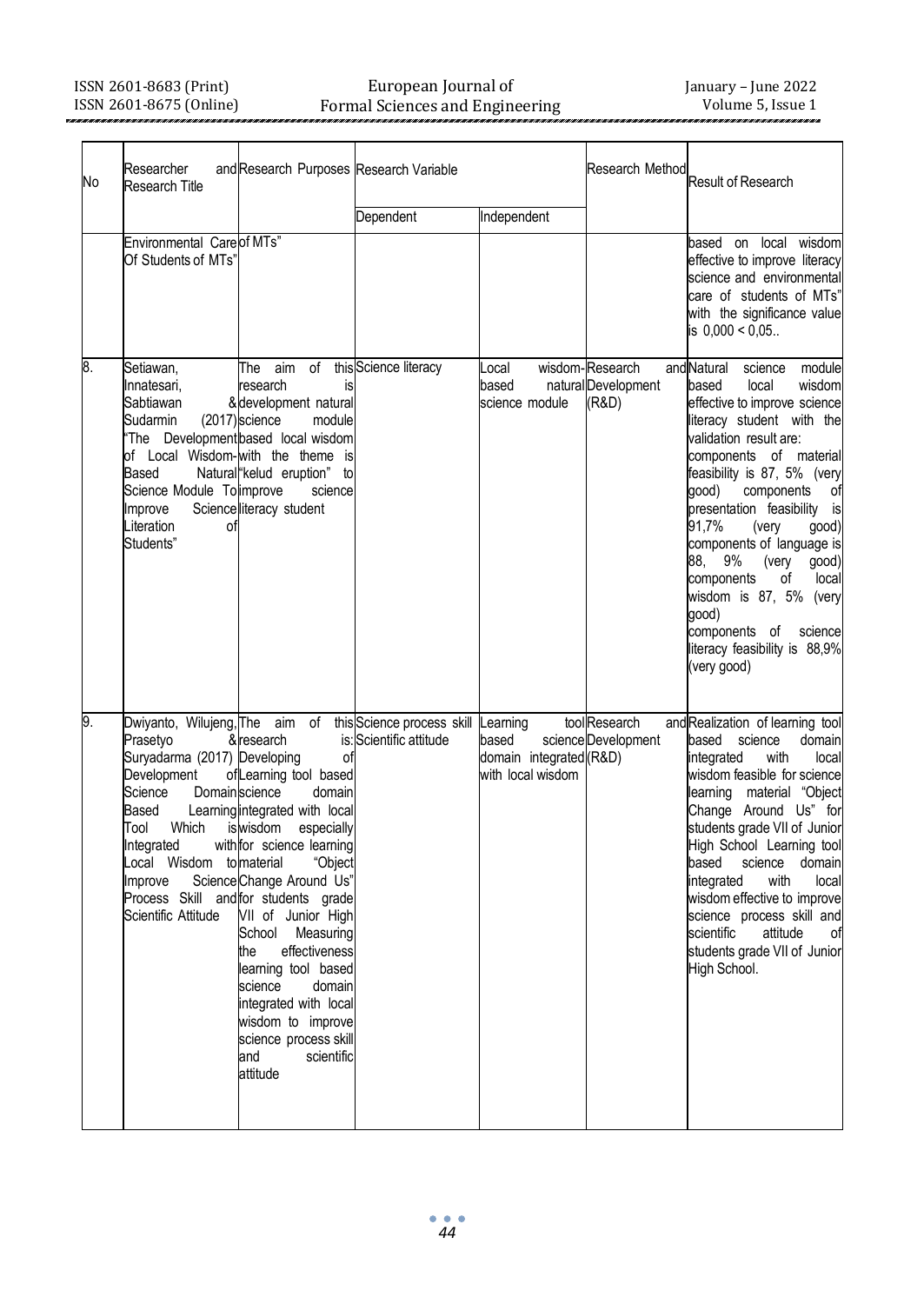#### European Journal of Formal Sciences and Engineering

| No  | Researcher<br><b>Research Title</b>                                                                                                                                                                                | and Research Purposes Research Variable                                                                                                                                                                                                                |                                                            |                                                                                    | Research Method                   | Result of Research                                                                                                                                                                                                                                                              |
|-----|--------------------------------------------------------------------------------------------------------------------------------------------------------------------------------------------------------------------|--------------------------------------------------------------------------------------------------------------------------------------------------------------------------------------------------------------------------------------------------------|------------------------------------------------------------|------------------------------------------------------------------------------------|-----------------------------------|---------------------------------------------------------------------------------------------------------------------------------------------------------------------------------------------------------------------------------------------------------------------------------|
|     |                                                                                                                                                                                                                    | of students grade VII<br>Junior<br>High<br>οf<br>School.                                                                                                                                                                                               | Dependent                                                  | Independent                                                                        |                                   |                                                                                                                                                                                                                                                                                 |
| 10. | Kumiati,<br>Prasetyo<br>Survadarma (2017) the<br>The Effectivenes of science<br>Science<br>Domain-based<br>Based<br>Learning Integrated with local<br>With Local<br>Potency"                                       | &research is to know<br>influence<br>domain-<br>science<br>Sciencelearning<br>integrated<br>potency to improve<br>science<br>process<br>skills student                                                                                                 | Wilujeng, The aim of this Science process skills science   | based<br>science<br>learning integrated<br>with local potential                    | domain-Quasi Experiment Science   | domain-based<br>science learning integrated<br>with local potency effective<br>to improve science process<br>skills student with the gain<br>score is 0,67 (medium<br>category)                                                                                                 |
| 11. | Wilujeng<br>Wahyuningsih<br>(2017)<br>'The<br>Effect<br>Science<br>Integrated<br>Local Potential ofto improve<br>Wood Carving and the<br>Pottery Towards<br>School<br>Students'<br>Critical<br>Thinkina<br>Skills" | & research is to known<br>effectiveness<br>science<br>learning<br>of integrated with local<br>Learning potential of wood<br>With carving and pottery<br>junior<br>high<br>school<br>students <sup>'</sup><br>The Junior High critical thinking skills" | Dewi, Suryadarma, The aim of this Critical thinking skills | Science<br>integrated<br>with<br>local potential of<br>wood carving and<br>pottery |                                   | learning Quasi Experiment Science learning integrated<br>with local potential of wood<br>carving<br>and<br>pottery<br>effective to improve critical<br>thinking skills of junior high<br>school students with the<br>significance value is<br>0.008 (significance<br>$< 0.05$ ) |
| 12. | Rahardini,<br>Suryadarma,<br>Effect of Sciencescience<br>To Improve Science science<br><b>Process Skills</b>                                                                                                       | The<br>aim<br>research is knowing<br>Wilujeng (2017) The the effectiveness of<br>learning<br>Learning Integrated integrated with local<br>With Local Potential potential to improve<br>process<br>skills                                               | of this Science process skills Science                     | integrated<br>with<br>local potential                                              |                                   | learning Quasi Experiment Science learning integrated<br>with local potential effective<br>to improve science process<br>skills with the gain score is<br>0,63 (medium catogory).                                                                                               |
| 13. | Cahyaningtyas,<br>Wilujeng<br>ʻThe<br>Effect<br>Science<br>Learning based<br>Based                                                                                                                                 | &research is knowing<br>Suryadarma (2017) the effectiveness of<br>ofscience<br>learning<br>scientific<br>approach                                                                                                                                      | The aim of this Science process skill Science              | based on scientific<br>approach<br>integrated to local<br>potential                | learning Quasi experiment Science | learning<br>based<br>scientific<br>approach<br>integrated local potential<br>effective to improve science<br>process skill<br>with the significance                                                                                                                             |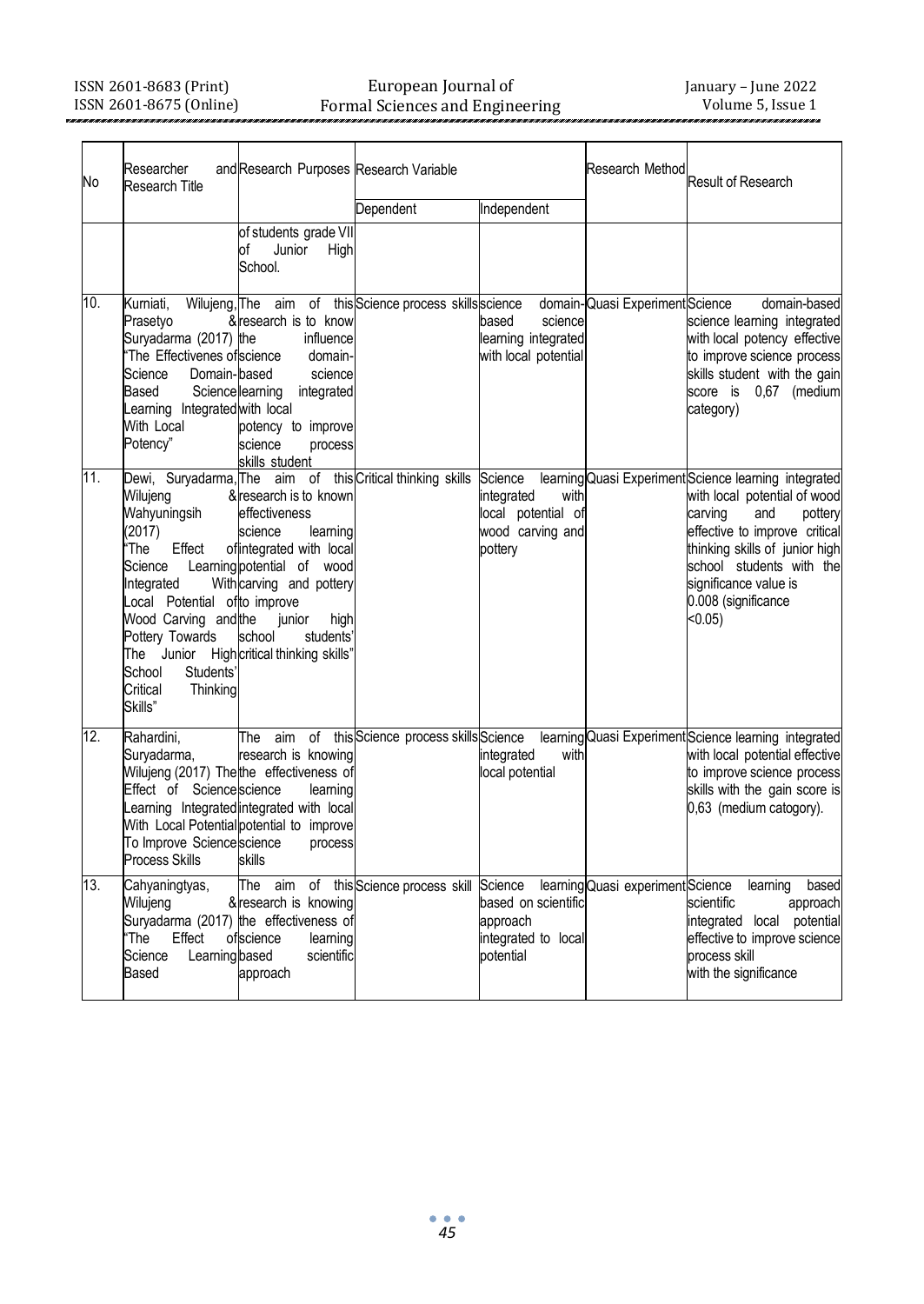#### European Journal of Formal Sciences and Engineering

| No  | Researcher<br><b>Research Title</b>                                                                                                                           | and Research Purposes Research Variable                                                                                                                                                                          |                                                                               |                                                                        | <b>Research Method</b> | Result of Research                                                                                                                                                                                                                                                                                                                                                                                                                                                                                                                                                |
|-----|---------------------------------------------------------------------------------------------------------------------------------------------------------------|------------------------------------------------------------------------------------------------------------------------------------------------------------------------------------------------------------------|-------------------------------------------------------------------------------|------------------------------------------------------------------------|------------------------|-------------------------------------------------------------------------------------------------------------------------------------------------------------------------------------------------------------------------------------------------------------------------------------------------------------------------------------------------------------------------------------------------------------------------------------------------------------------------------------------------------------------------------------------------------------------|
|     |                                                                                                                                                               |                                                                                                                                                                                                                  | Dependent                                                                     | Independent                                                            |                        |                                                                                                                                                                                                                                                                                                                                                                                                                                                                                                                                                                   |
|     | On An Integrated integrated<br>On The Science of the student"<br>Process Skill Of The<br>Student"                                                             | local<br>Scientific Approach potential to improve<br>To Local Potentialscience process skill                                                                                                                     |                                                                               |                                                                        |                        | value 0,001<br>$(significance 0,05)$                                                                                                                                                                                                                                                                                                                                                                                                                                                                                                                              |
| 14. | Wilujeng<br>'Comparative<br><b>Effectiveness</b><br>Science Integrated science<br>Learning<br>Potential<br>eaves in Improving improving<br>Science<br>Skills" | (2017) research<br>is<br>measuring<br>ofeffectiveness<br>οf<br>integrated<br>Locallearning<br>local<br>of potential of essential<br>Essential Oil Cloveloil clove leaves in<br>science<br>Generic generic skills |                                                                               | learning<br>local<br>potential<br>of<br>essential oil clovel<br>leaves |                        | Susanti, Prasetyo & The aim of this Science generic skills science integrated Quasi experiment Science integrated learning<br>local potential of essential<br>oil clove leaves effective to<br>improve science generic<br>skills with the significant<br>value is 0.000<br>Science integrated learning<br>local potential of essential<br>oil clove<br>leaves more<br>effective to improve science<br>generic skills students of<br>junior high school 3<br>ngaglik than students of<br>junior high school piri<br>ngaglik with the significant<br>value is 0,000 |
| 15. | &<br>(2017)<br>'Science Learning science<br>on Localbased<br>Based<br>Science<br>Achieved"                                                                    | Suryadarma research is to know (NOS)<br>effectivenes<br>learning<br>local<br>on<br>Potential: Overview potential: overview<br>of The Nature of of the nature of<br>(NoS) science (NoS)<br>achieved"              | Wilujeng, Prasetyo The aim of this Nature of science Science<br>ofachievement | local<br>based<br>on<br>potential                                      | learning Experiment    | Science learning based on<br>local potential effective to<br>improve Nature of Science<br>(NOS) viewed by science<br>process skill and scientific<br>attitude junior high school<br>student especially class of<br>VII and VIII                                                                                                                                                                                                                                                                                                                                   |

Learning based on local potential is one of approach that utilizes various potentials that exist in certain areas as a source of science learning. These local potentials include: economics, culture, language, information and communication technology, ecology, diversity of flora and fauna, products with the use of simple technology and others.

Based on the findings of several studies, it appears that this learning can improve the various abilities of student.Not only improve knowledge but be able to improve skills even give effect to the attitude of student. Increasing knowledge related to the concept of science is the obligation of a teacher tothe students.This is because identical knowledge with the teacher managed to direct students to think and understand the concept. Based on the results of the literature review indicates that local potential based science learning is effective for improving students' knowledge.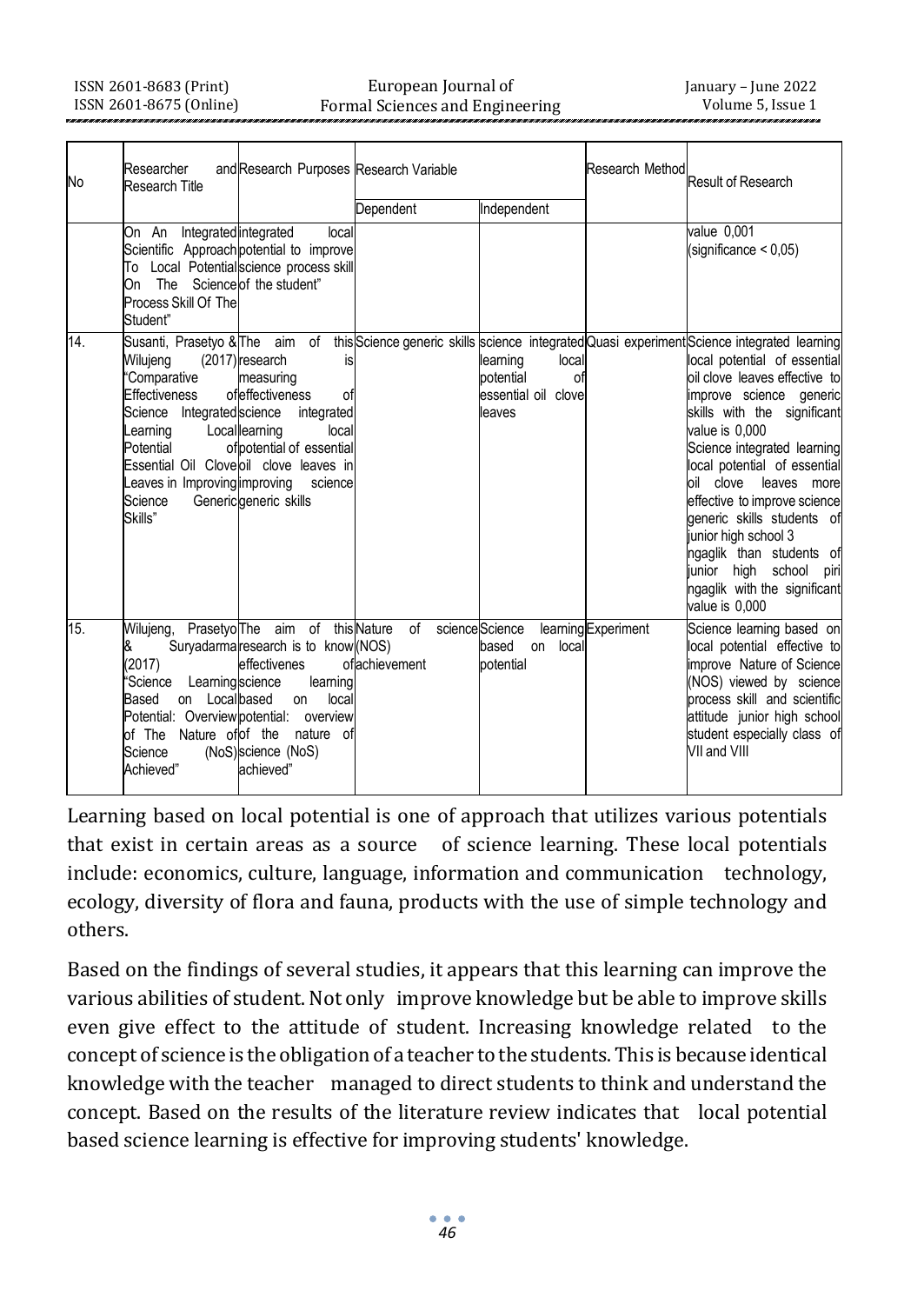In addition to knowledge, one of the other aspects that can be improved from this learning is students' science process skills. The enhanced skills of the science process include: observing, classifying, interpreting data, communicating, measuring, describing, conducting the experiment correctly, controlling variables, defining, formulating hypotheses, interpreting data, conducting investigations, selecting experiments, formulating models and the others.

Through learning based on local potential of course to train students to observe directly, make observations, find various problems and finally through communication students can give each other solutions related problems that exist. This step then gives a positive aspect to the changing attitude of students because students are invited to be logical, critical and reasonable to the various problems that exist.

One of the students' attitudes that have been improved from local potential-based science learning is environmental care. This attitude is certainly required by all students so that students better understand the various local potentials in their area and jointly maintain, preserve and appreciate various local potential as a natural heritage. Because this learning can increase knowledge, attitude, and skill it can be said that this learning can increase science literacy and the achievement of nature of science (NOS).

Kay (2010) describe skills involved in those big three skills focused in the  $21^{st}$ learning that are: *Learning and innovation skills; Information, media, and technology skills; and Life and career skills.* Components from this skills, namely:

*Learning and innovation skills* Critical thinking and problem solving Communications and collaboration Creativity and innovation

*Information, media, and technology skills*

Information literacy

*Life and career skills*

Initiative and self-direction

Social and cross-cultural interaction Leadership and responsibility

Observed from the perspective of those focused skills and compared to achievements of local-potency-based science learning including scientific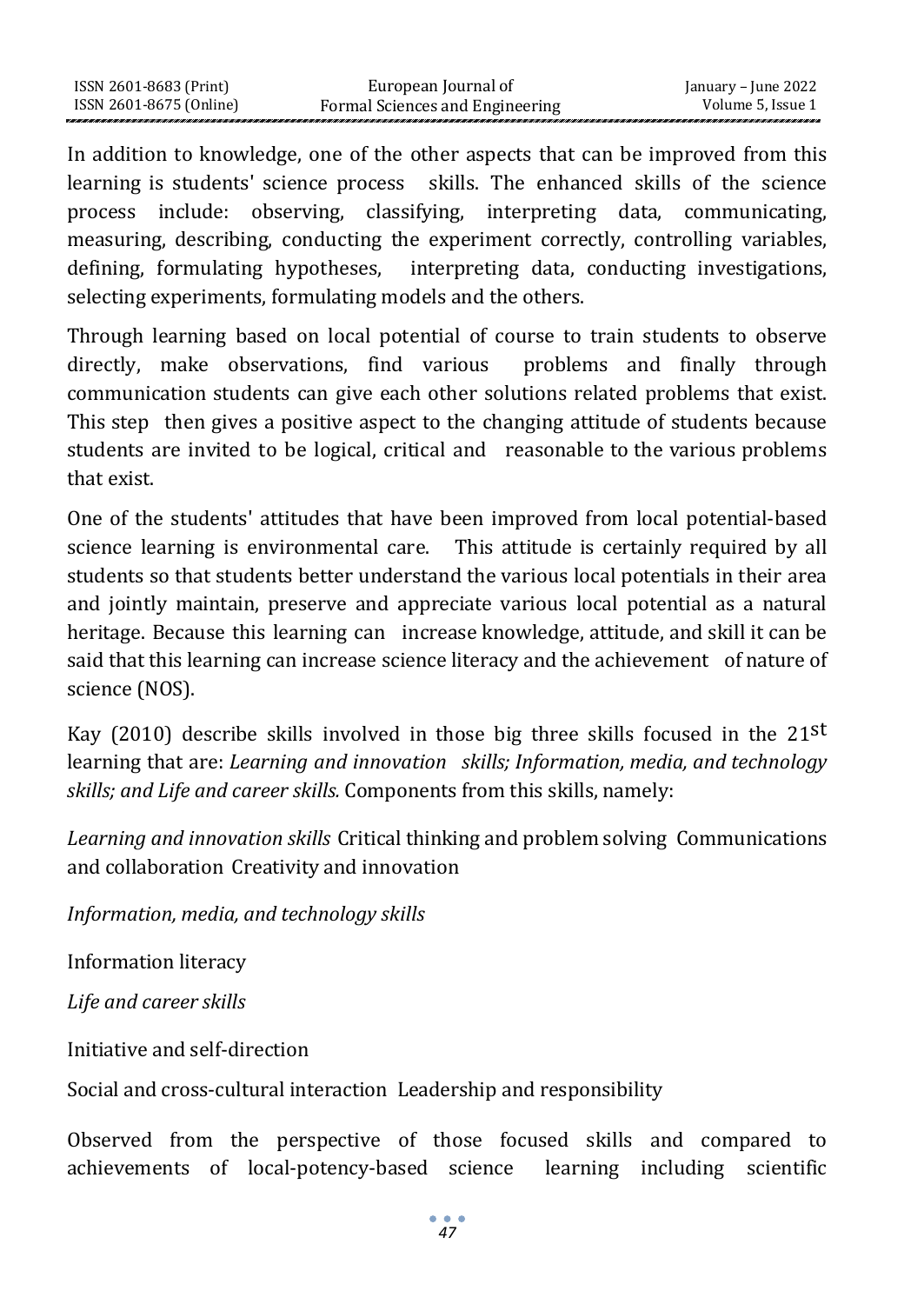processing skills, scientific generic skill, scientific literacy, knowledge, scientific attitude, cognitive learning outcomes, and creativity skill; it can be concluded that science learning integrated by local potencies holds important roles in the  $21^{st}$ century learning.

Beside to teach skills obliged by the  $21^{st}$  century learning, local-potency-based science learning is also expected to solve problems of science learning itself. Recent realities related to science learning can be observed on the report of OECD (2017) reporting that the study result of Program International for Student Assessment (PISA) in 2015 displayed Indonesian students' mastery in science reached the score of 403 only. It indicates that the mastery of science of junior high school students in Indonesia is still categorized as low. Such category illustrates the reality that students' scientific knowledge is still basic; whereas the expectation demands students to be able to reach the high order thinking ability.

Beside PISA, similar results are also shown by the result of survey conducted by Trends in Mathematics and Science Study (TIMSS) in 2015 that measured both scientific and mathematical skills of fourth and eighth graders. Indonesia was able to reach the average score of 397 and ranked as the 45th of 48 countries participating in TIMSS with the category of Low International Benchmark (IEA, 2017).

Based on the result of the report, it is expected that local-potency-based science learning can improve students' international achievements. Observed from the perspective of research result, local-potency-based science learning is effective to improve various skills obliged by the 21st century learning.

## **Conclusion**

Based on studies on relevant research discussing local-potency-based science learning, it can be concluded this approach can approve scientific processing skills, scientific generic skill, scientific literacy, knowledge, scientific attitude, **cognitive learning outcomes, and creativity skill**. From this data show that this learning is effective and able to meet the  $21^{st}$  century skills demands that have to be fulfilled by the students in the 21<sup>st</sup> century learning.

## **Acknowledgments**

I would like to thank to Indonesia Endowment Fund for Education (LPDP) Ministry of Finance Republic Indonesia for always giving supporting author by scholarship. I also thank to my lecturers in Science Education Department, Yogyakarta State University, Prof. Dr. Zuhdan Kun Praseyto, M. Ed and Dr. Insih Wilujeng, M.Pd for support and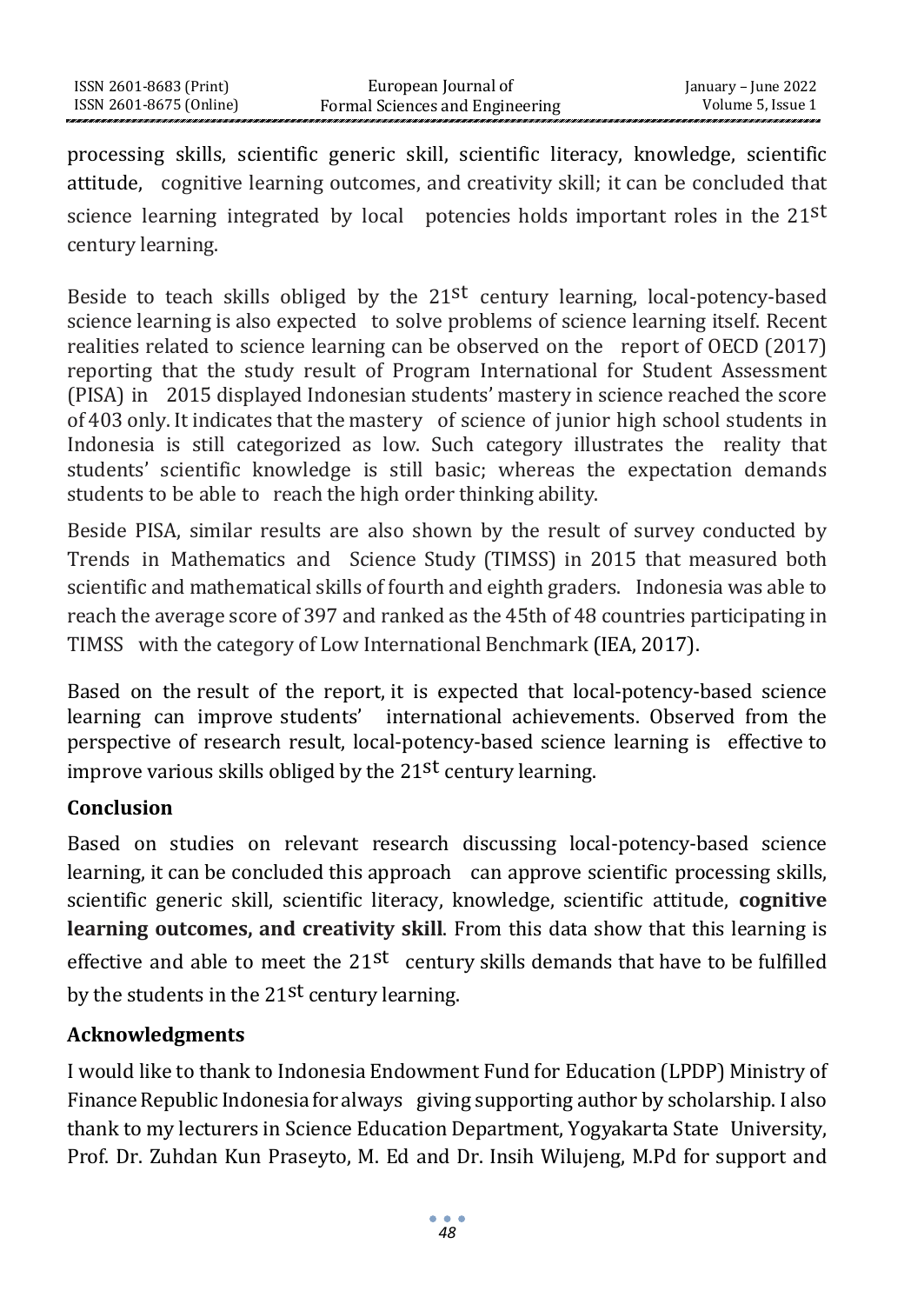guidance. Best regards for my parents, big family and all friends always pray and support me for finishing this paper. May all be in the shelter of God.

#### **References**

- [1] Abdullah, R. (2012). Pembelajaran Berbasis Pemanfaatan Sumber Belajar ( Learning Based Use Of Learning Resources). Jurnal Ilmiah DIDAKTIKA Vol. XII(2), 216–231.
- [2] Alismail, H. A., & Mcguire, P. (2015). 21 st Century Standards and Curriculum : Current Research and Practice. Journal of Education and Practice. ISSN 2222-1735 (Paper) ISSN 2222-288X (Online) Vol.6, No.6, 2015. [www.iiste.org](http://www.iiste.org/)
- [3] Cahyaningtyas, R.N., Wilujeng,I.,& Suryadarma, I.G.P. (2017). The Effect of Science Learning Based On An Integrated Scientific Approach To Local Potential On The Science Process Skill of The Student. USEJ 6 (2) (2017[\).](http://journal.unnes.ac.id/sju/index.php/usej) <http://journal.unnes.ac.id/sju/index.php/usej>
- [4] Dewi, N. W., Kristiantari, B. S., Negara, M. G. R., & Oka, I. G. A. (2014). Thematic Model Nuance of Local Wisdom Assisted by Animation Media Affects Students' Science Learning Outcomes of Class III Elementary School Gugus Kapten Japa. Jurnal Mimbar PGSD Universitas Pendidikan Ganesha Jurusan PGSD (Vol: 2 No: 1 Tahun 2014).
- [5] Dewi, I. P. M. , Suryadarma, I.G.P., Wilujeng,I.,& Wahyuningsih, S. (2017). The Effect of Science Learning Integrated With Local Potential of Wood Carving and Pottery Towards The Junior High School Students' Critical Thinking Skills. Jurnal Pendidikan IPA Indonesia (JPII) 6 (1) (2017) 103-10[9.](http://journal.unnes.ac.id/index.php/jpii) <http://journal.unnes.ac.id/index.php/jpii>
- [6] Dwianto,A.,Wilujeng,I., Prasetyo, Z.K., & Suryadarma, I.G.P. (2017). The Development of Science Domain Based Learning Tool Which Is Integrated With Local Wisdom To Improve Science Process Skill and Scientific Attitude. Jurnal Pendidikan IPA Indonesia ( JPII) 6 (1) (2017) 23-31. <http://journal.unnes.ac.id/index.php/jpii>
- [7] Hempel, G. C.(2004). Pengantar Filsafat Ilmu Alam. Yogyakarta: Pustaka Pelajar Offset.
- [8] Kay, Ken. (2010). 21st Century Skills: Why The Matter, What They Are and How We Get There in Bellanca, J
- [9] & Brandt Ron (Eds.) 21st Century Skills: Rethinking How Student Learn. North Morton Street. Solution Tree Press.
- [10] Kurniati, A.P, Wilujeng,I., Prasetyo, Z.K., & Suryadarma, I.G.P. (2017). The Effectivenes of Science Domain- Based Science Learning Integrated With Local Potency. AIP Conference Proceedings 1868, 080001 (2017); doi: 10.1063/1.4995185.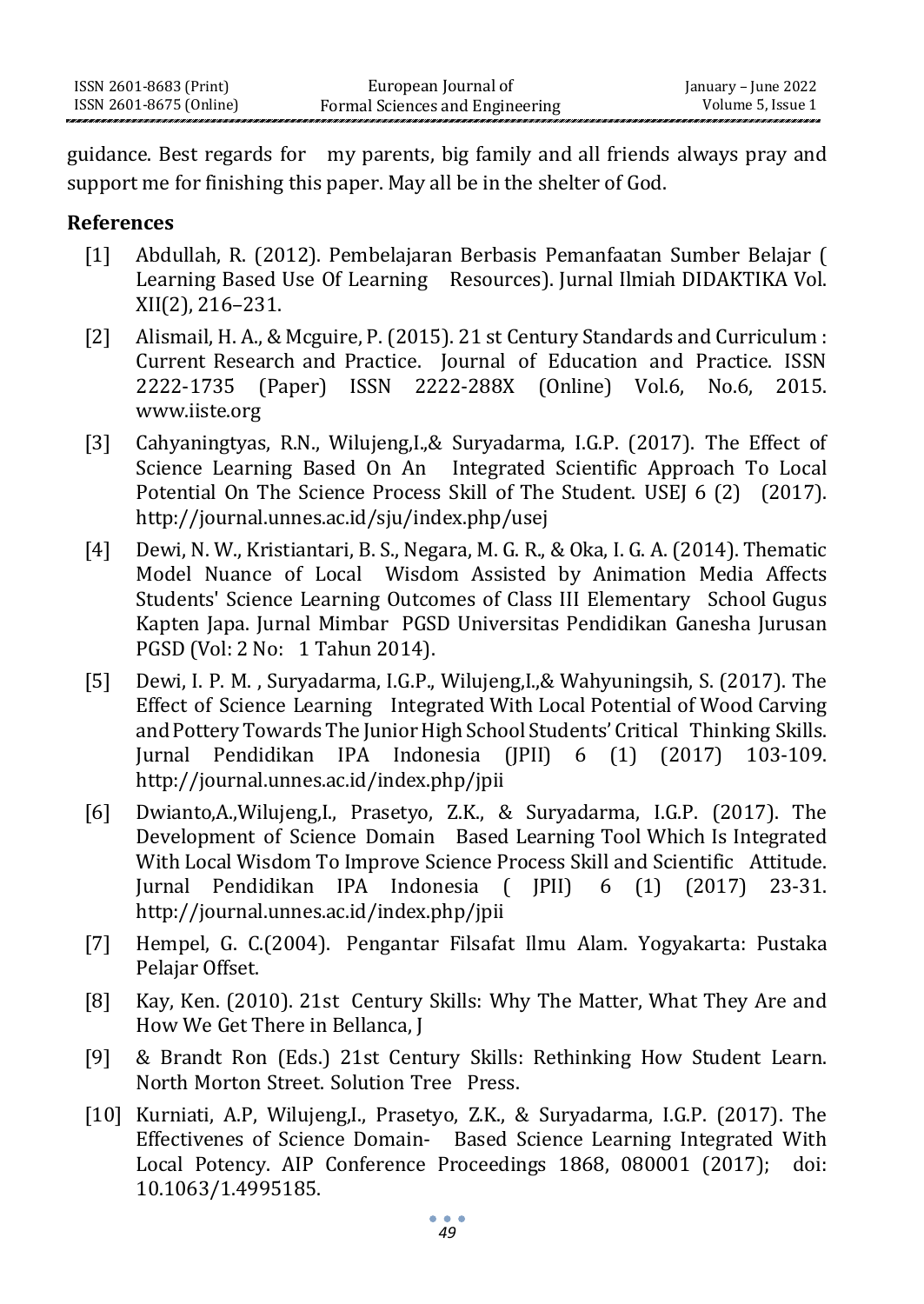- [11] Mohan, R. (2007). Innovative Science Teaching. New Delhi: Prentice-Hall of India Private Limited.
- [12] Mungmachon, R. (2012). Knowledge and Local Wisdom : Community Treasure Miss Roikhwanphut Mungmachon PhD Candidate in Integral Development Studies, 2(13), 174–181.
- [13] National Education Standardization Energy (2006). Panduan Penyusunan Kurikulum Tingkat Satuan Pendidikan Jenjang Pendidikan Dasar dan Menengah. Websit[e: http://bsnp-indonesia.org](http://bsnp-indonesia.org/)
- [14] Parmin, Sajidan, Ashadi & Sutikno (2015). Skill Of Prospective Teacher In Integrating The Concept Of Science With Local Wisdom Model. Jurnal Pendidikan IPA Indonesia (JPII) 4 (2) (2015) 120-126.
- [15] Rahardini, R.R.B., Suryadarma, I.G.P., Wilujeng,I. (2017). The Effect of Science Learning Integrated With Local Potential To Improve Science Process Skills. AIP Conference Proceedings 1868, 080008 (2017); doi: 10.1063/1.4995192.
- [16] Saavedra, A. E& Opfer, V.D,.(2015). Learning 21st Century Skills Requires 21st Century Teaching. New York: Bobst Library, New York University.
- [17] Santoso,Sajidan, A. M., & Sudarisman, S. (2013). Penerapan Model Science Technology Society Melalui Eksperimen Lapangan Dan Eksperimen Laboratorium Ditinjau Dari Sikap Peduli Lingkungan Dan Kreativitas Verbal Siswa, Jurnal inkuiri ISSN: 2252-7893, Vol 2, No 3 2013 (hal 204-215[\).](http://jurnal.fkip.uns.ac.id/index.php/sains) [http://jurnal.fkip.uns.ac.id/index.php/sains.](http://jurnal.fkip.uns.ac.id/index.php/sains)
- [18] Setiawan, B., Innatesari, D. K., Sabtiawan, W. B., Sudarmin (2017). The Development of Local Wisdom-Based Natural Science Module To Improve Science Literation of students. Jurnal Pendidikan IPA Indonesia (JPII) 6(1), 49–54. [http://journal.unnes.ac.id/index.php/jpii.](http://journal.unnes.ac.id/index.php/jpii)
- [19] Setiawan, D., & Wilujeng, I. (2016). The Development of Scientific-Approach-Based Learning Instruments Integrated With Red Onion Farming Potency In Brebes Indonesia. Jurnal Pendidikan IPA Indonesia (JPII) 5
- [20] (2016) 22-30. <http://journal.unnes.ac.id/index.php/jpii>
- [21] Suastra. W.I. (2010). Model Pembelajaran Sains Berbasis Budaya Lokal Untuk Mengembangkan Kompetensi Dasar Sains dan Nilai Kearifan Lokal Di SMP (Local Wisdom Based Science Learning Model to Develop Science Basic Competence and Local Wisdom Value in Junior High School). Jurnal Pendidikan dan Pengajaran, Jilid 43, Nomor 2, April 2010, hlm. 8-16.
- [22] Susanti, Prasetyo, Z.K., & Wilujeng,I. (2017). Comparative Effectiveness of Science Integrated Learning Local Potential of Essential Oil Clove Leaves in Improving Science Generic Skills. International Journal of Environmental & Science Education 2017, vol. 11, no. 8, 1817-1827.